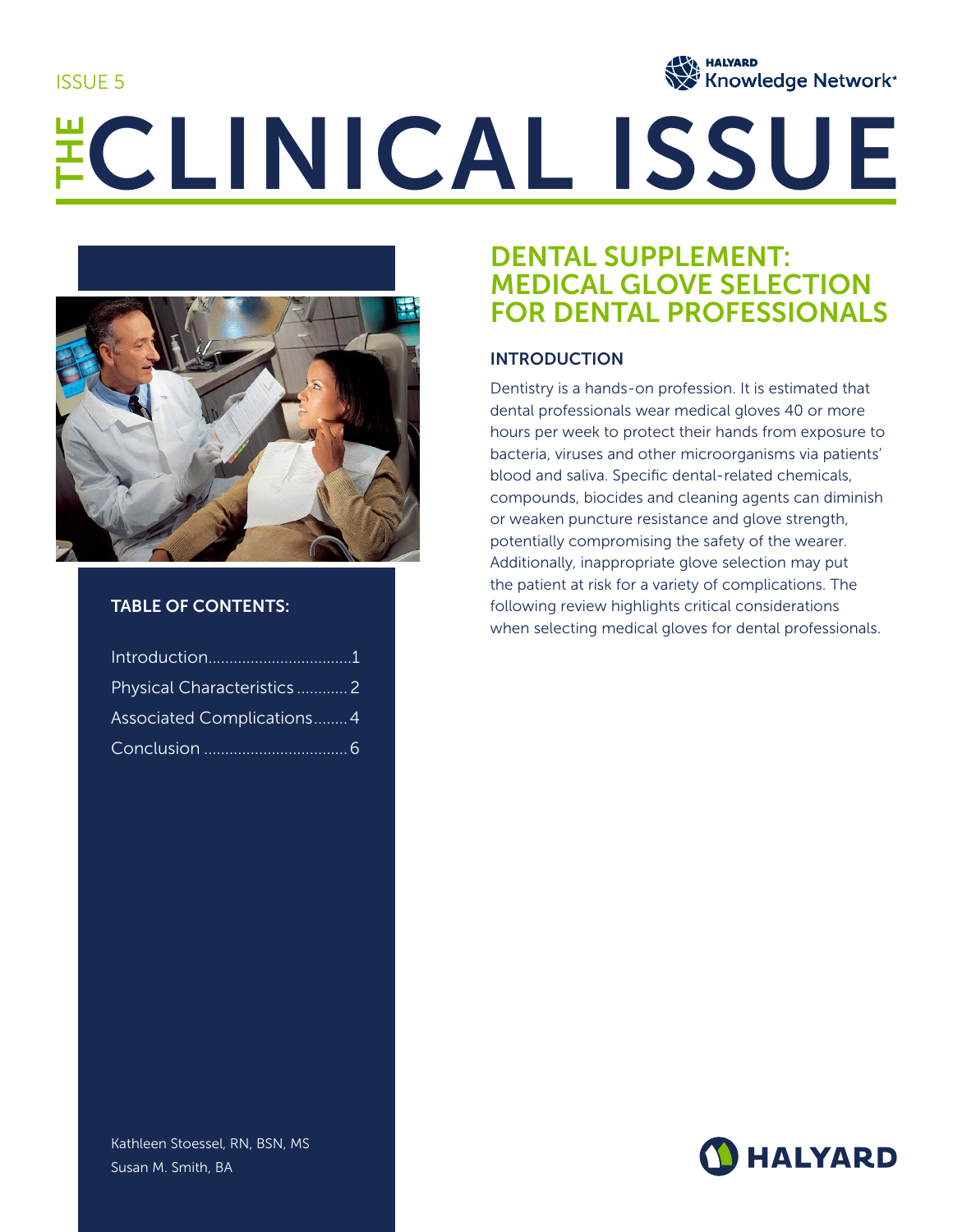# PHYSICAL CHARACTERISTICS: CONSIDERATIONS FOR GLOVE SELECTION

Two key physical characteristics of medical gloves are barrier integrity and desired attributes.

# BARRIER INTEGRITY

Gloves vary in performance reliability. Barrier integrity is impacted by the quality of the manufacturing process and base glove material.

### QUALITY OF THE MANUFACTURING PROCESS

#### Image 1.

glove solution.



Glove formers being dipped into the liquid

Glove manufacturing is a complex process which includes dipping of the glove formers into a liquid glove solution or emulsion, rinsing, curing, stripping the gloves from the formers and drying.

Additional processing is required for powder-free gloves. Quality manufacturing is critical for the production of quality medical gloves. Therefore, the manufacturing process must be stringently monitored in order to control the physical properties of the final product. Consider requesting barrier performance data from the manufacturer prior to purchase and use of gloves.

# BASE GLOVE MATERIALS

A key consideration when assessing barrier integrity is the material from which the glove is made. The three most frequently used base materials for examination gloves include: natural rubber latex (NRL), and two synthetic materials - acrylonitrile-butadiene (nitrile), and polyvinyl chloride (vinyl, PVC). Table 1 is a summary of the physical characteristics of these three materials.

# Table 1. Glove Material Comparisons

|                  | <b>NRL</b>                                                                                                                                            | <b>Nitrile</b>                                                                                                                                                                 | Vinyl                                                                                                                                                                                                                                                                                       |
|------------------|-------------------------------------------------------------------------------------------------------------------------------------------------------|--------------------------------------------------------------------------------------------------------------------------------------------------------------------------------|---------------------------------------------------------------------------------------------------------------------------------------------------------------------------------------------------------------------------------------------------------------------------------------------|
| <b>Strengths</b> | • Benchmark for durability <sup>1</sup><br>• Highly resistant to punctures and tears <sup>2</sup><br>• Good resistance to many chemicals <sup>t</sup> | • Excellent durability in use <sup>2,4</sup><br>• Highly resistant to punctures and tears <sup>5</sup><br>• Effective against a wide range<br>of chemicals <sup>t1,6,7,8</sup> | • Resistant to oils<br>• Resistant to ozone                                                                                                                                                                                                                                                 |
| Limitations      | • Petroleum-based products<br>can degrade <sup>1,3</sup><br>• Ozone, oxygen and ultraviolet light<br>can deteriorate <sup>1,3</sup>                   | • Usually not as flexible as NRL<br>• Ozone, oxygen and ultraviolet light<br>can deteriorate                                                                                   | • Limited durability, elasticity and<br>tensile strength <sup>6</sup><br>• Increased potential for punctures<br>and tears <sup>6</sup><br>• Limited use with chemicals $t^{9,10}$<br>• Not recommended for use with<br>chemotherapeutic drugs,<br>glutaraldehyde or alcohol <sup>9,10</sup> |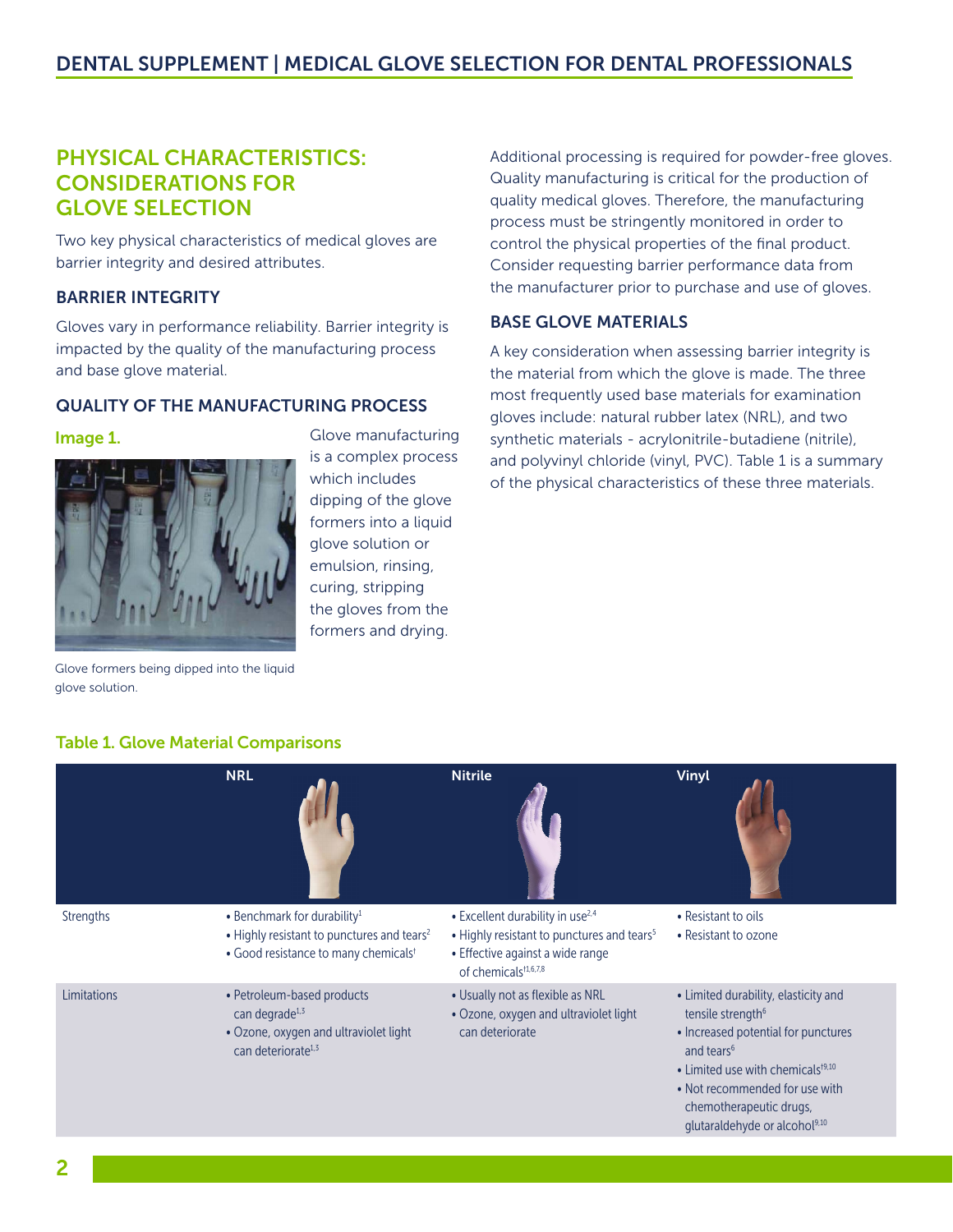

|                          |      |                                 | Leakage Percentage Rates (b) |                      |             |                |
|--------------------------|------|---------------------------------|------------------------------|----------------------|-------------|----------------|
| Author                   | Date | <b>Durability Challenge (a)</b> | <b>Standard Vinyl</b>        | <b>Stretch Vinyl</b> | Latex (NRL) | <b>Nitrile</b> |
| Kerr $(c)^4$             | 2004 | X(d)                            | 33.0%                        |                      | 9.2%        | 5.5%           |
|                          |      |                                 | 35.5%                        |                      | 9.0%        | 7.5%           |
| Kerr <sup>11</sup>       | 2002 | Χ                               | 35.0%                        |                      | 9.0%        |                |
| Korniewicz <sup>12</sup> | 2002 |                                 | 8.2%                         |                      | 2.2%        | 1.3%           |
| Reqo <sup>2</sup>        | 1999 |                                 | $43.5\%$                     | 16.0%                | 2.0%        | 2.0%           |

#### Table 2. Medical Examination Glove Barrier Performance Studies

(a) Simulated use

(b) When more than one brand of a particular material was evaluated, failure rates were averaged

(c) Chloroprene was included in the original study

(d) Glove durability method (shaking gloves in an abrasive medium for 10 min.)

In addition to the inherent physical characteristics of the different glove materials, both simulated and in-use studies have been performed to evaluate glove durability. Table 2 is a summary of four published barrier studies on NRL, nitrile and vinyl medical gloves over the last decade. As shown, each of these materials will differ, sometimes dramatically, in strength and durability when subjected to various stresses under different conditions.

Given this information, recommendations for appropriate glove selection have been made. For instance, in a recent update of the Guideline for Isolation Precautions, the CDC states that either NRL or nitrile gloves are preferable to vinyl for clinical procedures that require manual dexterity and/or will involve more than brief patient contact.<sup>13</sup>

#### DESIRED ATTRIBUTES

In addition to barrier integrity, there are certain attributes that are desired by those who wear medical gloves. Commonly desired attributes include:

- Ease of removal from packaging
- Ease of donning
- Ease of movement/flexibility
- Good fit (not too tight or loose)
- Secure grip
- Tactile sensitivity

These preferences are very individual, subjective and task dependent; therefore, it is recommended that staff glove evaluations take place to assess each quality.

#### Image 2.



Three types of base glove materials (from top): natural rubber latex (NRL), acrylonitrile-butadiene (nitrile) and polyvinyl chloride (vinyl, PVC).

#### Image 3, 4.



Commonly desired attributed of gloves include secure grip, tactile sensitivity and ease of movement/flexibility.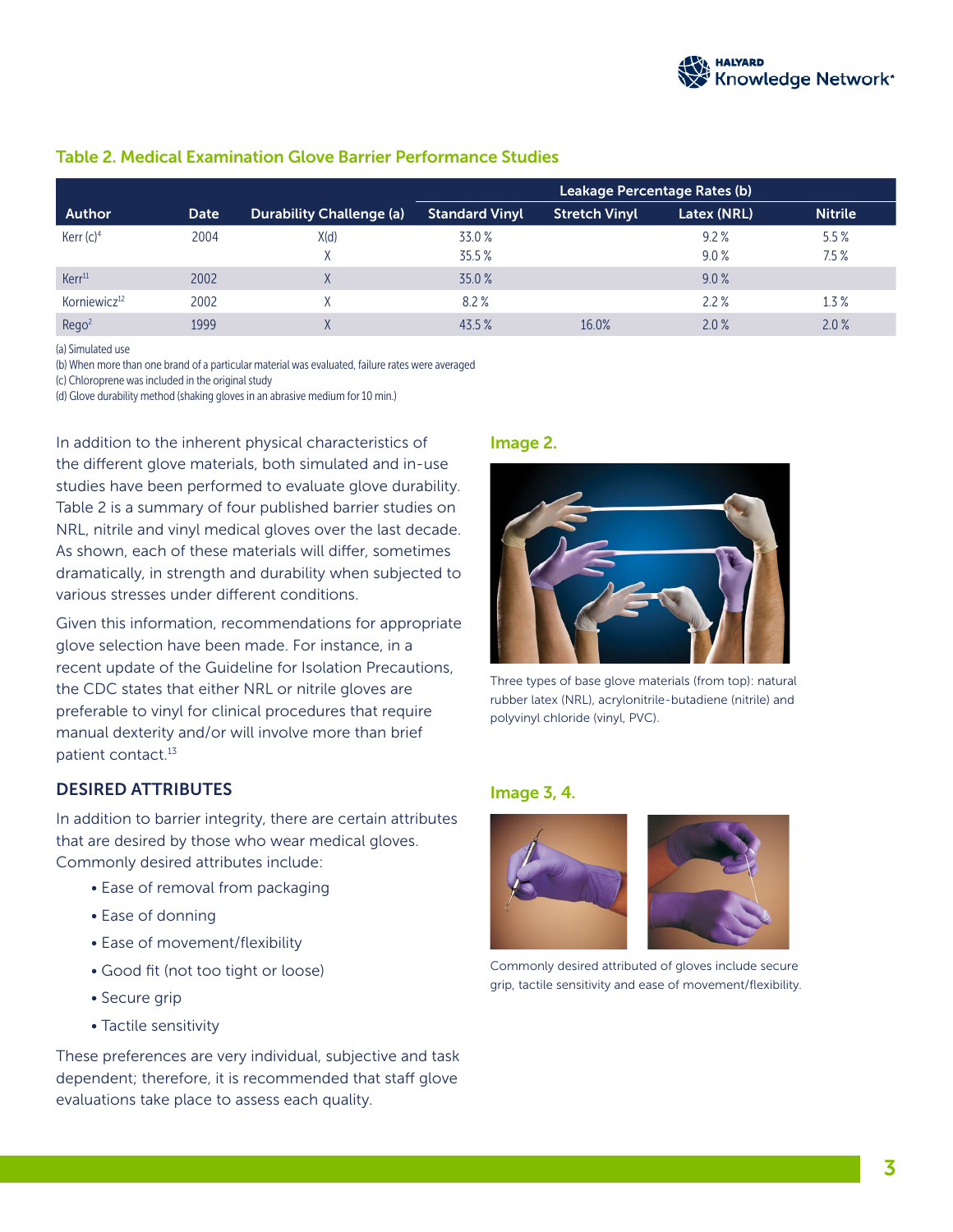# ASSOCIATED COMPLICATIONS: CONSIDERATIONS FOR GLOVE SELECTION

Complications associated with medical gloves are a second consideration for selection. These complications include irritant and allergenic potential as well as powder complications.

# IRRITANT AND ALLERGENIC POTENTIAL

GLOVE-ASSOCIATED IRRITATION

Image 5.



Example of Glove-Associated Irritation (Dermatitis, Irritant Dermatitis, Irritant Contact Dermatitis).

be caused by the presence of chemicals, and/or powder left on the glove post-manufacture.<sup>16</sup> Additionally, friction may cause irritation if the glove fits too tightly and rubs continuously against the skin.15

In order to reduce the risk of developing a Glove-Associated Irritation, select gloves that are:17,18

- Appropriate for the barrier protection needed
- Low in residual chemicals
- Powder-free
- Well-fitting

#### GLOVE-ASSOCIATED TYPE IV, CHEMICAL **ALLERGY** Image 6.

A Type IV, Chemical Allergy is a T-cellmediated allergic response to chemicals referred to as chemical contact sensitizers.14,15,19 Chemical accelerators



Example of Type IV, Chemical Allergy (Chemical Allergy, Type IV Hypersensitivity, Allergic Contact Dermatitis, Delayed Type Hypersensitivity).

[e.g., thiurams, thiazoles, carbamates] have been linked to Glove-Associated Type IV, Chemical Allergies more than any other chemicals used in the manufacture of gloves.15,19,20 Although one or more accelerators are necessary in the manufacturing of most medical gloves, the type and quantity used vary by manufacturer.

In order to reduce the risk of developing a Glove-Associated Type IV, Chemical Allergy, select gloves that are:<sup>18</sup>

- Appropriate for the barrier protection needed
- Low in residual chemicals
- Low in chemical contact sensitizers
- Powder-free

#### GLOVE-ASSOCIATED TYPE I, NATURAL RUBBER LATEX PROTEIN ALLERGY

A Type I, NRL Protein Allergy is an IgE antibody mediated allergy to the naturally occurring proteins found in raw NRL from the rubber tree, Hevea brasiliensis.<sup>19,21</sup> This allergy is the least common but, potentially, the most serious of the three gloveassociated reactions.20





Example of Type I, Natural Rubber Latex (NRL) Protein Allergy (Latex Allergy, Protein Allergy, Immediate Hypersensitivity, Natural Rubber Latex (NRL) Allergy).

To prevent a Glove-

Associated Type I, NRL Protein Allergy, the goals are to prevent initial sensitization of non-sensitized persons and to prevent reactions in individuals who are NRLsensitized. It has been noted that "The only effective prevention strategy at this time is NRL avoidance."16

However, if NRL gloves must be worn, select gloves that are:18,22

- Low in proteins [specifically NRL proteins]
- Powder-free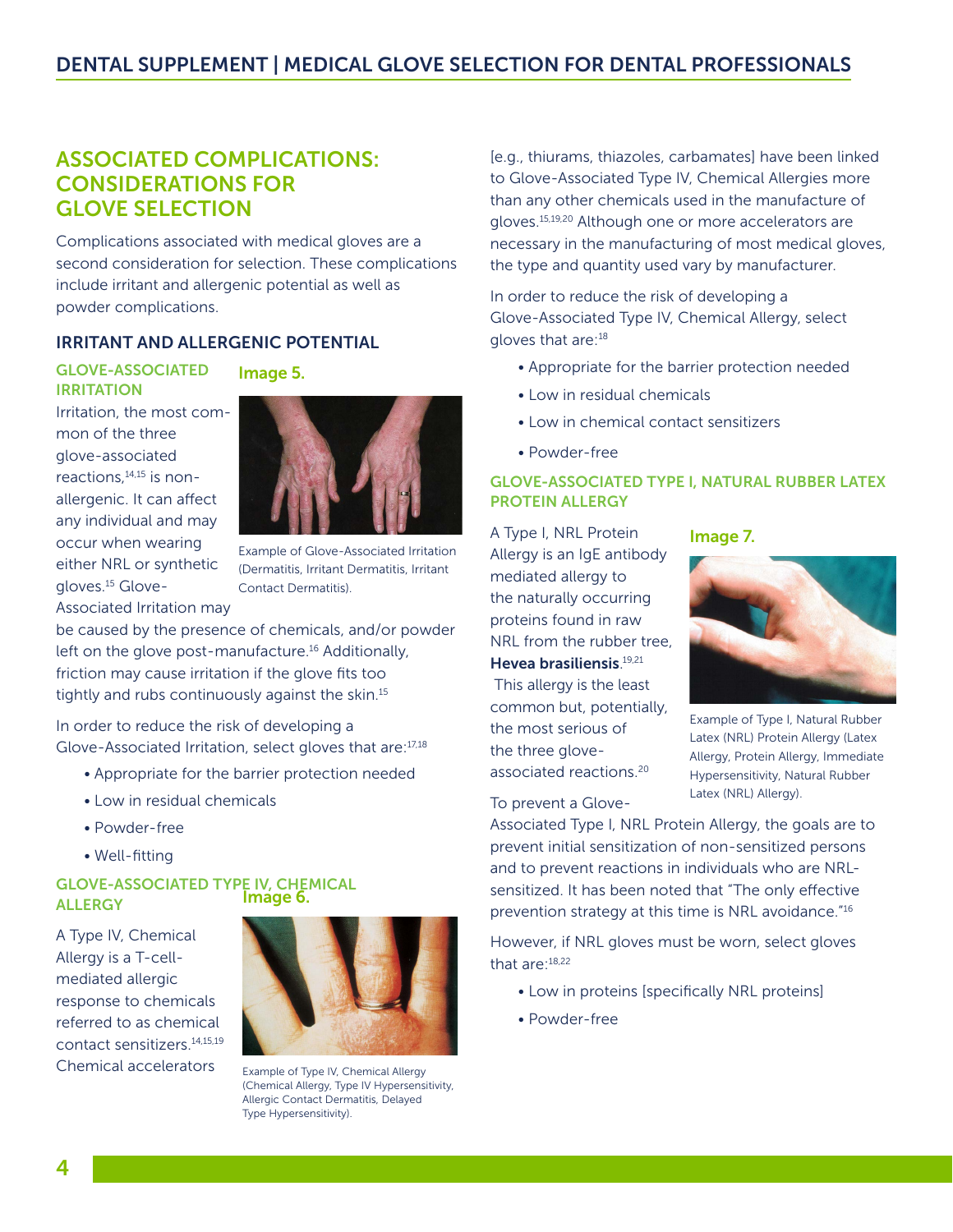

And, of course, if an individual is already allergic to NRL, they should avoid all products made of NRL. According to OSHA's Bloodborne Pathogens Standard, employers must provide suitable non-NRL gloves as choices for employees who are allergic to NRL. These gloves should provide the appropriate barrier protection for the task[s] to be performed.<sup>3,16,22</sup>

#### POWDER COMPLICATIONS

In addition to the irritant and allergenic potential, powder complications have also been associated with medical gloves. A powdered glove has powder on both its inner and outer surfaces; the amount of powder will differ depending on the manufacturing process. Once in the dental environment, this powder may be disbursed by direct and indirect contact, aerosolization, and torn or perforated gloves.

Powder released into this environment may be linked to complications such as glove-associated reactions, respiratory complications, and impaired wound healing. For example, powder can directly affect invasive dental procedures. Under the right conditions, powder provides

#### Image 8.



Electronmicrograph of glove powder.

essential nutrients to support microbial growth. When left behind in periodontal pockets and post-extraction sockets, powder can contribute to infection, trigger inflammation and delay healing.23,24,25

Therefore, powder-free gloves are recommended.<sup>26,27</sup> However, if powdered gloves are used:<sup>16</sup>

- Choose gloves with lower powder levels
- Reduce activities that disperse powder (e.g., snapping gloves on/off, tossing into trash)

#### Figure 1. Glove Powder Dispersion









Direct Contact Indirect Contact Aerosolization Perforation or Tear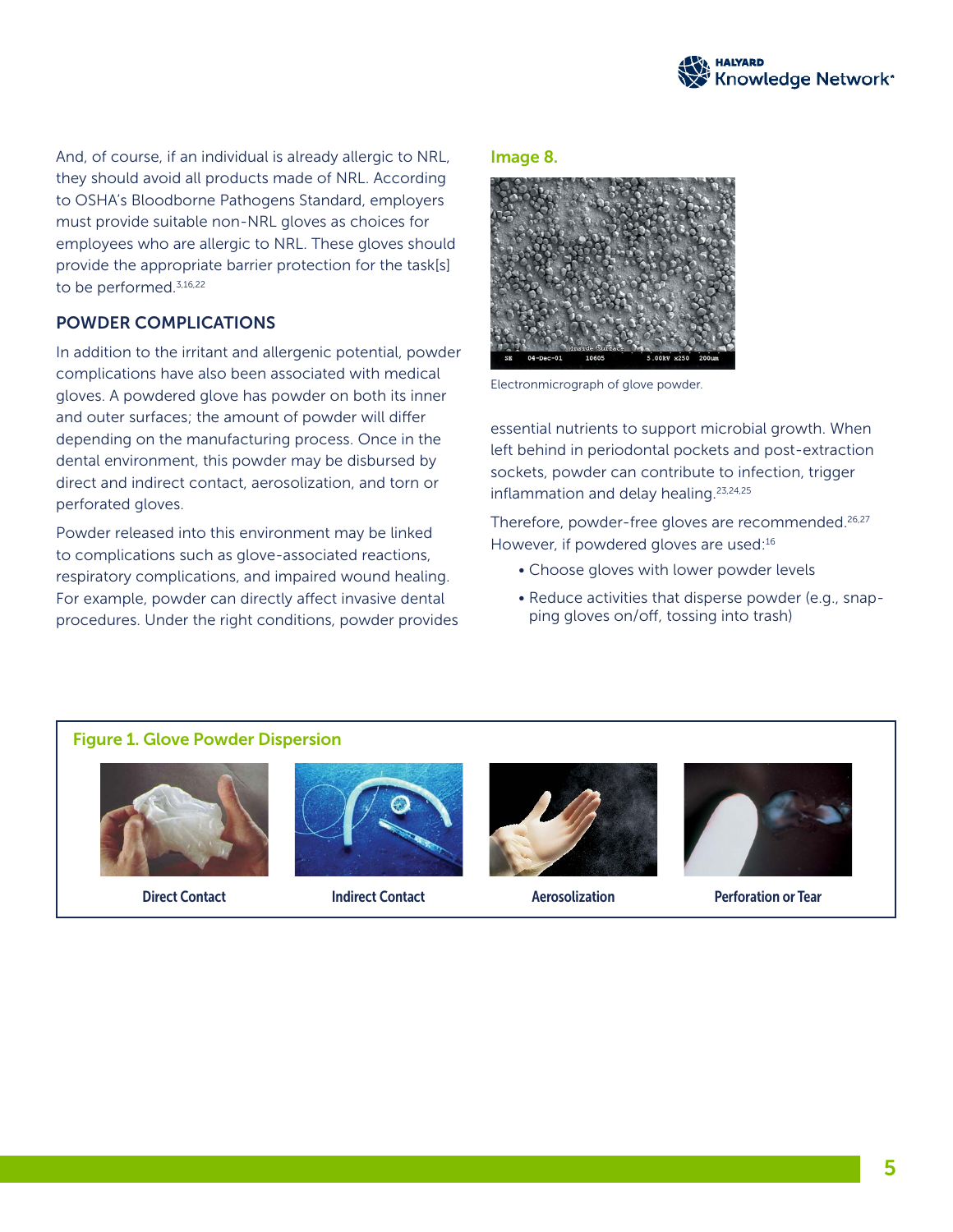# **CONCLUSION**

Considerations for the appropriate selection of medical gloves for dental professionals include physical characteristics and potential complications. Barrier integrity is a major concern for the wearer; therefore, it is critical to understand the level of protection and performance a glove provides in use. The glove should also feel comfortable for the wearer and not cause hand fatigue or restrict movement. Additionally, potential complications from glove-associated reactions and powder are critical considerations as they may impact not only the wearer but also the patient. A thorough understanding of all these issues will enable dental professionals to make a more informed decision when selecting medical gloves.

# ACCREDITED EDUCATION ON THIS TOPIC:

A CE accredited, speaker facilitated presentation on this topic is available through your Halyard Health Sales Representative.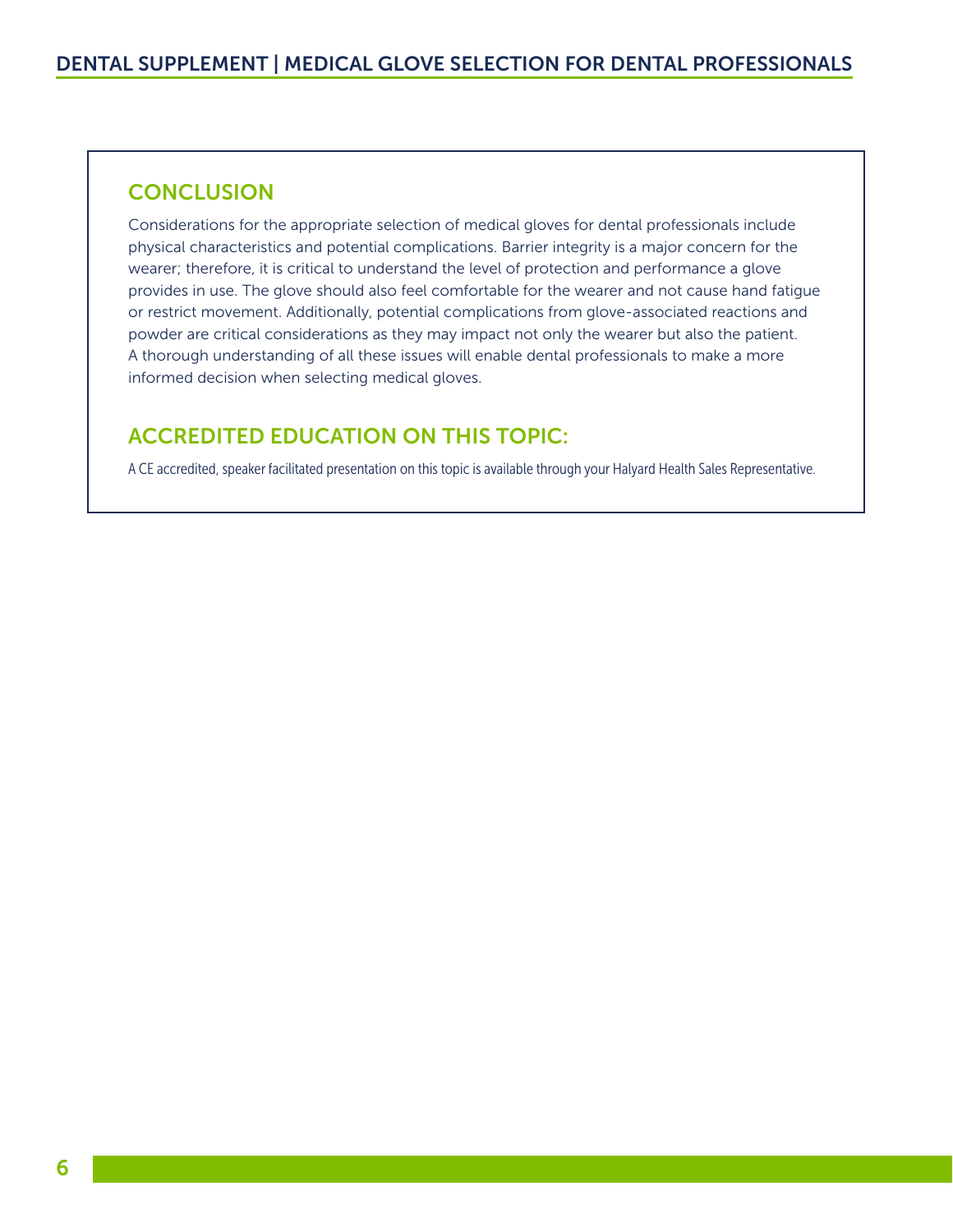

# **REFERENCES**

- 1 Hinsch M. 2000 April. Selecting Surgical Gloves. Surgical Services Management 6(4):36-41.
- 2 Rego A, Roley L. 1999 Oct. In-Use Barrier Integrity of Gloves: Latex and Nitrile Superior to Vinyl. American Journal of Infection Control 27(5): 405-410.
- 3 Occupational Safety and Health Administration. 1991 Dec 6. 29 CFR Part 1910.1030 Occupational Exposure to Bloodborne Pathogens; Final Rule. Federal Register 56(235): 64004-64182.
- 4 Kerr LN, Chaput MP, Cash LD, et al. 2004 Sep. Assessment of the Durability of Medical Examination Gloves. Journal of Occupational and Environmental Hygiene 1: 607-612.
- 5 Huggins K. 1999. A Hand in the Glove: Lessons Learned About Glove Selection. Infection Control Today 3(2).
- 6 Infection Control Nurses Association (ICNA). 1999 Sep. ICNA Glove Usage Guidelines. ICNA Glove Usage Guidelines, UK.
- 7 Ghosal K, Szymanski R. 2000 Jan/Feb. Nitriles-versatile glove materials, Rubber Asia. 14(1):27-30.
- 8 Seil DA, Wolf FR. 1995. Chapter 11: Nitrile and Polyacrylic Rubbers. In: Rubber Technology, 3rd ed. Maurice Morton, ed. London: Chapman & Hall, 322-338.
- 9 Klein RC, Party E, Gershey EL. 1990 Aug. Virus Penetration of Examination Gloves. BioTechniques 9(2): 196-199.
- 10 Association for the Advancement of Medical Instrumentation (AAMI). 2013 August 21. Chemical Sterilization and High-Level disinfection in Health Care Facilities. ANSI/AAMI ST58:2013; Approved 21 August 2013.
- 11 Kerr LN, Boivin WS, Chaput MP, et al. 2002 Sep. The Effect of Simulated Clinical Use on Vinyl and Latex Exam Glove Durability. Journal of Testing and Evaluation 30(5): 415-420.
- 12 Korniewicz DM, El-Masri M, Broyles JM, et al. 2002 Apr. Performance of Latex and Nonlatex Medical Examination Gloves during Simulated Use. American Journal of Infection Control, 30(2): 133-8.
- 13 Siegel JD, Rhinehart E, Jackson M, Chiarello L, HICPAC. 2007 Jun. Guideline for Isolation Precautions: Preventing Transmission of Infectious Agents in Healthcare Settings. Online: www.cdc.gov. Accessed 2/3/2014.
- 14 Reese DJ, Reichl RB, McCollum J. 2001 September. Latex Allergy Literature Review: Evidence for Making Military Treatment Facilities Latex Safe. Military Medicine 166(9): 764-770.
- 15 Page EH, Esswein EJ. 2000 Oct. NIOSH Health Hazard Evaluation Report. HETA 98-0096-2737, CDC: NIOSH publications office. 1-26.
- 16 Association of perioperative Registered Nurses. 2013. Recommended Practice: Safe Environment of Care Recommendation VIII. In: Perioperative Standards and Recommended Practices, 2013 Edition. Denver: AORN, Inc., 229-231.
- 17 International Council of Nurses. 2000 Jun. International Council of Nurses on Latex. In: Nursing Matters. Online: http://www.icn.ch/images/stories/documents/publications/ fact\_sheets/19g\_FS-Latex.pdf. Accessed 2/3/2014.
- 18 Occupational Health and Safety, Saskatchewan Labour. 2001 May. Guidelines for Latex and Other Gloves. Online: http://www.lrws.gov.sk.ca/guidelines-latex-other-gloves. Accessed 2/3/2014.
- 19 Taylor JS, Leow YH. 2000 July-August. Cutaneous Reactions to Rubber. Rubber Chemistry and Technology: Rubber Reviews 73(3):427-85.
- 20 Cohen, DE, et al. 1998. American Academy of Dermatology's Position Paper on Latex Allergy. J Am Acad Dermatol 39(1):98-106.
- 21 Warshaw EM. 1998 Jul. Latex Allergy. Am Acad Dermatology 39(1): 1-24.
- 22 Occupational Safety and Health Administration. 2008 Jan. Potential for Sensitization and Possible Allergic Reaction to Natural Rubber Latex Gloves and other Natural Rubber Products. Online: https://www.osha.gov/dts/shib/ shib012808.html. Accessed 2/3/2014.
- 23 Pauli G, Casel S, Bessot JC, et al. Occupational Asthma. RevPrat 1998; 48(12):1309-12.
- 24 Jaeger D, Kleinhans D, Czuppon AB, Bauer X. Latex-Specific Proteins Causing Immediate Type Cutaneous, nasal, bronchial and systemic reactions. JACI 1992; 89:759-68.
- 25 Tarlo MS, Sussman G, Contala A, Swanson MC. Control of Airborne Latex by Use of Powder Free Gloves. JACI 1994; 93:985-9.
- 26 National Institute for Occupational Safety and Health. 1997 June. Preventing Allergic Reactions to Natural Rubber Latex in the Workplace (DHHS [NIOSH] Publication No. 97-135):1-11.
- 27 Center for Devices and Radiological Health. 2008 Jan 22. Guidance for Industry and FDA Staff: Medical Glove Guidance Manual. Online: http://www.fda.gov/Medical Devices/DeviceRegulationand Guidance/Guidance Documents/ucm150053.htm. Accessed 2/3/2014.